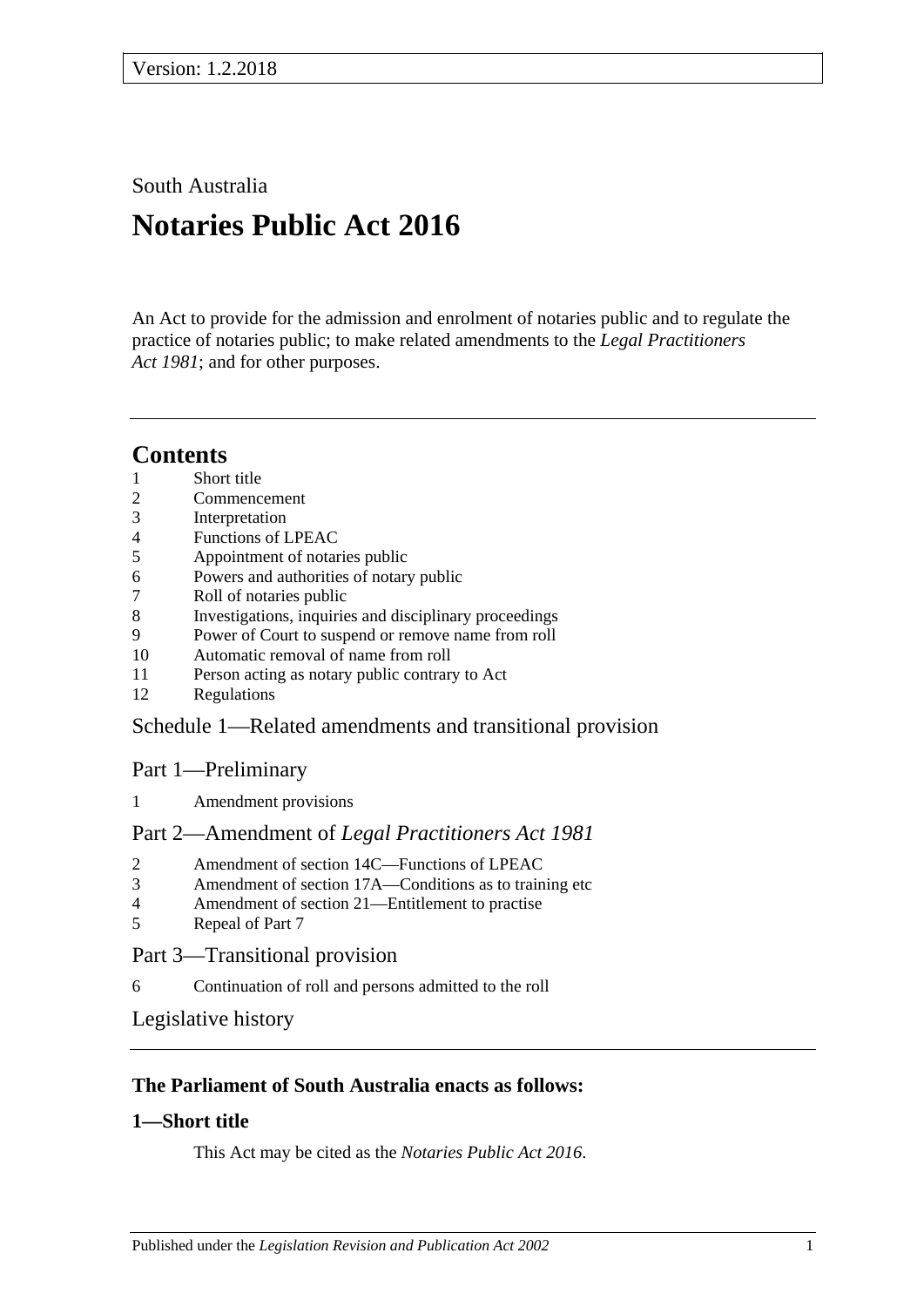#### <span id="page-1-0"></span>**2—Commencement**

This Act will come into operation on a day to be fixed by proclamation.

#### <span id="page-1-1"></span>**3—Interpretation**

(1) In this Act, unless the contrary intention appears—

*interstate legal practitioner* has the same meaning as in the *[Legal Practitioners](http://www.legislation.sa.gov.au/index.aspx?action=legref&type=act&legtitle=Legal%20Practitioners%20Act%201981)  Act [1981](http://www.legislation.sa.gov.au/index.aspx?action=legref&type=act&legtitle=Legal%20Practitioners%20Act%201981)*;

*legal practitioner* has the same meaning as in the *[Legal Practitioners Act](http://www.legislation.sa.gov.au/index.aspx?action=legref&type=act&legtitle=Legal%20Practitioners%20Act%201981) 1981*;

*local legal practitioner* has the same meaning as in the *[Legal Practitioners Act](http://www.legislation.sa.gov.au/index.aspx?action=legref&type=act&legtitle=Legal%20Practitioners%20Act%201981) 1981*;

*LPEAC* means the Legal Practitioners Education and Admission Council established under the *[Legal Practitioners Act](http://www.legislation.sa.gov.au/index.aspx?action=legref&type=act&legtitle=Legal%20Practitioners%20Act%201981) 1981*;

*Registrar* means the Registrar of the Supreme Court.

(2) For the purposes of this Act, a person is *entitled to practise the profession of the law in this State* if the person is a local legal practitioner or an interstate legal practitioner (but a person is not so entitled during any period in which the person's right to practise is under suspension).

#### <span id="page-1-4"></span><span id="page-1-2"></span>**4—Functions of LPEAC**

- <span id="page-1-5"></span><span id="page-1-3"></span>(1) LPEAC has the following functions under this Act:
	- (a) to make rules prescribing—
		- (i) the qualifications for admission and enrolment of a person as a notary public; and
		- (ii) the requirements for post-admission education, training or experience for a person admitted as a notary public;
	- (b) to keep the effectiveness of education and training courses and post-admission experience under review so far as is relevant to practice as a notary public;
	- (c) to monitor compliance with rules prescribed under [paragraph](#page-1-3) (a).
- (2) Rules prescribed by LPEAC under [subsection](#page-1-4) (1) may—
	- (a) be of general, limited or varied application according to the classes of person to which they are expressed to apply; and
	- (b) leave a matter to be determined according to the discretion of LPEAC or the Supreme Court.
- (3) A rule made under [subsection](#page-1-3)  $(1)(a)$  may only be made after consultation with any body that represents the interests of notaries public prescribed by the regulations for the purposes of this subsection.
- (4) A rule made under [subsection](#page-1-5)  $(1)(a)(ii)$  requiring notaries public to undertake further education or training or obtain further experience may only be made with the concurrence of the Attorney-General.
- (5) Rules made under [subsection](#page-1-5)  $(1)(a)(ii)$  may prescribe requirements in relation to the issue or renewal of practising certificates under the *[Legal Practitioners Act](http://www.legislation.sa.gov.au/index.aspx?action=legref&type=act&legtitle=Legal%20Practitioners%20Act%201981) 1981* subject to conditions.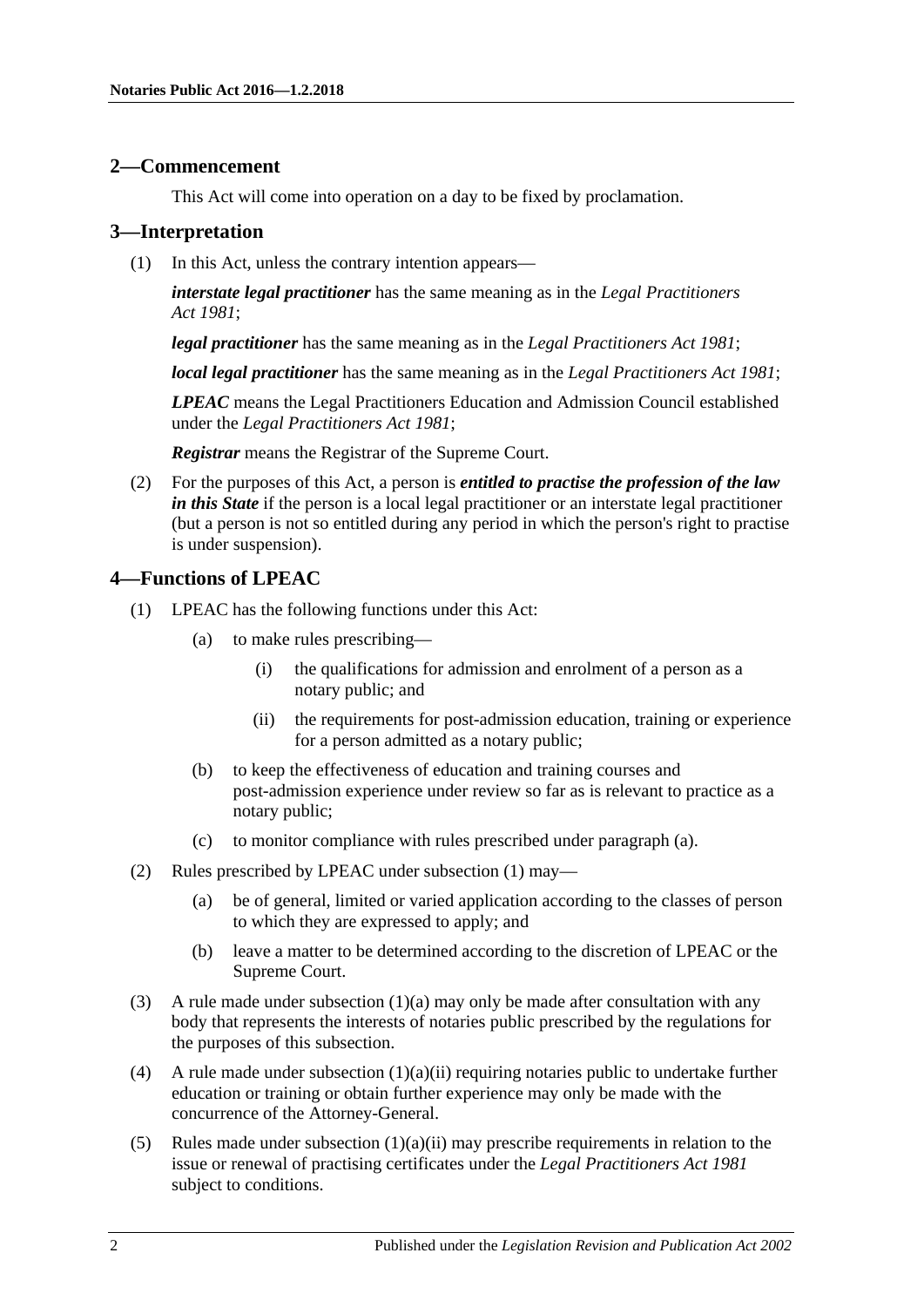#### <span id="page-2-3"></span><span id="page-2-0"></span>**5—Appointment of notaries public**

- (1) A person who—
	- (a) is entitled to practise the profession of the law in this State; and
	- (b) has been admitted and enrolled as a legal practitioner (in this State or any other State) for at least 5 years,

may apply to the Supreme Court to be admitted and enrolled as a notary public of the Supreme Court.

- (2) A person who, on application under [subsection](#page-2-3) (1), satisfies the Supreme Court—
	- (a) that the person's entitlement to practise the profession of the law is not, in this State or any other State, subject to any limitation, restriction or other condition inconsistent with the carrying out of the functions of a notary public; and
	- (b) that—
		- (i) the person has complied with the rules relating to the qualifications for admission and enrolment of a person as a notary public made by LPEAC under [section](#page-1-4) 4(1); or
		- (ii) insofar as there has been non-compliance with those rules, the person should be exempted from such compliance; and
	- (c) that the person is a fit and proper person to practise as a notary public,

is entitled to be admitted and enrolled as a notary public of the Supreme Court.

(3) A person admitted as a notary public under this Act must make an oath in the prescribed form before the Registrar of the Supreme Court or a Commissioner authorised to take affidavits in the Supreme Court.

#### <span id="page-2-1"></span>**6—Powers and authorities of notary public**

A person admitted and enrolled as a notary public under this Act has all the powers and authorities (including the power to take affidavits) exercisable by law or custom by notaries public.

#### <span id="page-2-2"></span>**7—Roll of notaries public**

- (1) The Registrar of the Supreme Court must cause a roll to be kept of all notaries public admitted under this Act.
- (2) On the application of a person whose name appears on the roll, the Registrar must grant a certificate in the prescribed form certifying that the person is a notary public duly authorised and admitted and enrolled to practise as such in this State.
- (3) An apparently genuine document purporting to be a certificate under this section will, in the absence of proof to the contrary, be accepted in legal proceedings as evidence that the person named in the certificate is admitted and enrolled as a notary public.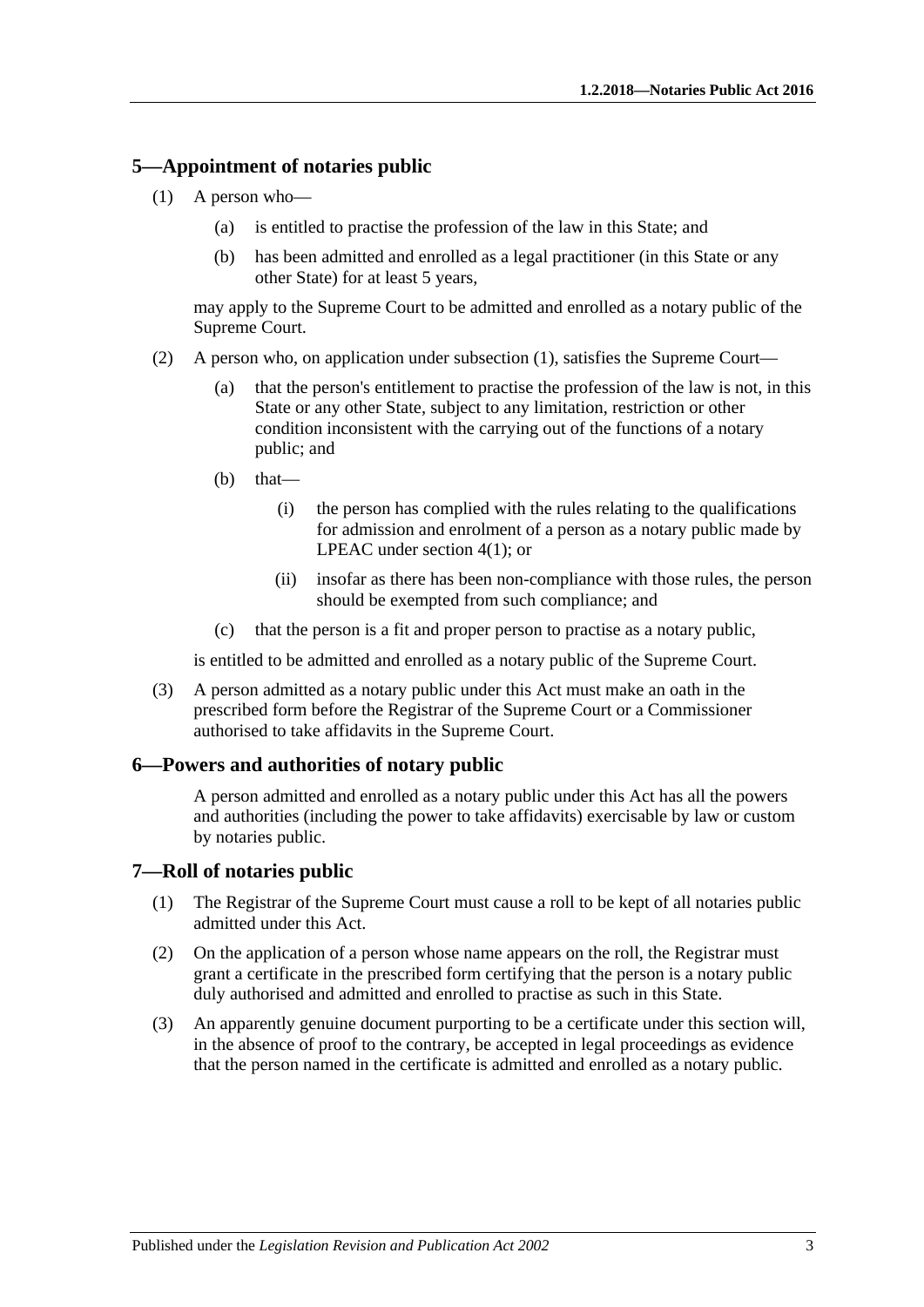#### <span id="page-3-0"></span>**8—Investigations, inquiries and disciplinary proceedings**

- (1) For the purposes of the definition of *unsatisfactory professional conduct* in section 68 of the *[Legal Practitioners Act](http://www.legislation.sa.gov.au/index.aspx?action=legref&type=act&legtitle=Legal%20Practitioners%20Act%201981) 1981*, conduct of a person admitted and enrolled as a notary public in performing the functions of a notary public is taken to be conduct occurring in connection with the practice of law.
- (2) For the purposes of the definition of *professional misconduct* in section 69 of the *[Legal Practitioners Act](http://www.legislation.sa.gov.au/index.aspx?action=legref&type=act&legtitle=Legal%20Practitioners%20Act%201981) 1981*, conduct of a person admitted and enrolled as a notary public in performing the functions of a notary public is taken to be professional conduct of a legal practitioner.
- (3) The Legal Profession Conduct Commissioner may, without limitation, in taking action under section 77J of the *[Legal Practitioners Act](http://www.legislation.sa.gov.au/index.aspx?action=legref&type=act&legtitle=Legal%20Practitioners%20Act%201981) 1981* in relation to a legal practitioner who is admitted and enrolled as a notary public, make an order imposing specified conditions on the practitioner's practising certificate (whether a practising certificate under the *[Legal Practitioners Act](http://www.legislation.sa.gov.au/index.aspx?action=legref&type=act&legtitle=Legal%20Practitioners%20Act%201981) 1981* or an interstate practising certificate) relating to the practitioner's practice as a notary public.
- (4) The Legal Practitioners Disciplinary Tribunal may, without limitation, in taking action under Part 6 of the *[Legal Practitioners Act](http://www.legislation.sa.gov.au/index.aspx?action=legref&type=act&legtitle=Legal%20Practitioners%20Act%201981) 1981* in relation to a legal practitioner who is admitted and enrolled as a notary public, make an order imposing specified conditions on the practitioner's practising certificate (whether a practising certificate under the *[Legal Practitioners Act](http://www.legislation.sa.gov.au/index.aspx?action=legref&type=act&legtitle=Legal%20Practitioners%20Act%201981) 1981* or an interstate practising certificate) relating to the person's practice as a notary public.

#### <span id="page-3-1"></span>**9—Power of Court to suspend or remove name from roll**

- (1) The Supreme Court may, on its own initiative, or on the application of the Attorney-General, the Legal Profession Conduct Commissioner or the Law Society of South Australia—
	- (a) suspend the name of a notary public from the roll of notaries public for a specified period or indefinitely; or
	- (b) remove the name of a notary public from the roll of notaries public,

if the Court considers that a ground exists for so doing.

- (2) An application under this section—
	- (a) must be served on the notary public to whom it relates in accordance with the rules of the Supreme Court; and
	- (b) must—
		- (i) specify the order sought by the applicant; and
		- (ii) state the ground for seeking the proposed order; and
		- (iii) invite the notary public to make written representations to the Court, within a time specified by the Court of not less than 7 days and not more than 28 days, as to why the order should not be made.
- (3) If the Supreme Court makes an order suspending or removing a person's name from the roll of notaries public, the Court must give the person a written notice about the order setting out—
	- (a) the terms of the order; and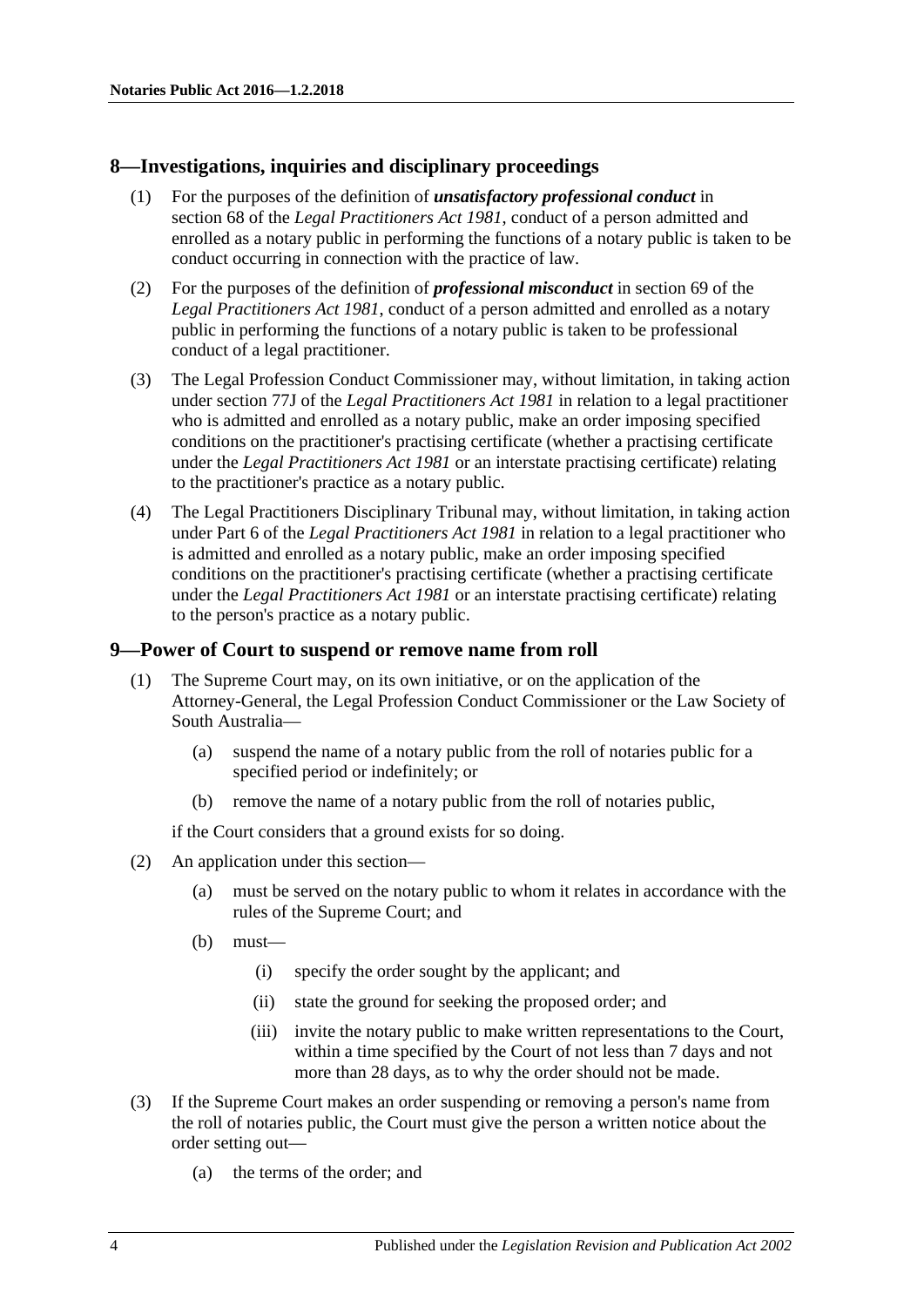(b) the reasons for the order.

#### <span id="page-4-0"></span>**10—Automatic removal of name from roll**

- (1) The name of a legal practitioner who is admitted and enrolled as a notary public under this Act is, by force of this section, taken to be removed from the roll of notaries public if—
	- (a) the person's name is removed from the roll of legal practitioners maintained under the *[Legal Practitioners Act](http://www.legislation.sa.gov.au/index.aspx?action=legref&type=act&legtitle=Legal%20Practitioners%20Act%201981) 1981*; or
	- (b) in the case of an interstate legal practitioner, the person's name is removed from the roll kept in another State that corresponds to the roll of legal practitioners maintained under the *[Legal Practitioners Act](http://www.legislation.sa.gov.au/index.aspx?action=legref&type=act&legtitle=Legal%20Practitioners%20Act%201981) 1981*.
- (2) The name of a legal practitioner who is admitted and enrolled as a notary public under this Act is, by force of this section, taken to be removed from the roll of notaries public for any period during which the legal practitioner is not entitled to practise the profession of the law in this State.

#### <span id="page-4-1"></span>**11—Person acting as notary public contrary to Act**

If a person acts as a notary public without being admitted and enrolled as a notary public under this Act, the person is guilty of an offence.

Maximum penalty: \$50 000.

#### <span id="page-4-2"></span>**12—Regulations**

The Governor may make such regulations as are contemplated by, or necessary or expedient for the purposes of, this Act.

## <span id="page-4-3"></span>**Schedule 1—Related amendments and transitional provision Part 1—Preliminary**

#### <span id="page-4-4"></span>**1—Amendment provisions**

In this Schedule, a provision under a heading referring to the amendment of a specified Act amends the Act so specified.

## **Part 2—Amendment of** *Legal Practitioners Act 1981*

#### <span id="page-4-5"></span>**2—Amendment of section 14C—Functions of LPEAC**

Section 14C(1)(d)—after "assigned to LPEAC by this Act" insert:

or any other Act

#### <span id="page-4-6"></span>**3—Amendment of section 17A—Conditions as to training etc**

Section 17A—after subsection (7) insert:

(8) For the purposes of this section insofar as it relates to a legal practitioner who is admitted and enrolled as a notary public under the *[Notaries Public Act](http://www.legislation.sa.gov.au/index.aspx?action=legref&type=act&legtitle=Notaries%20Public%20Act%202016) 2016*, a reference to rules made by LPEAC includes rules made by LPEAC under that Act.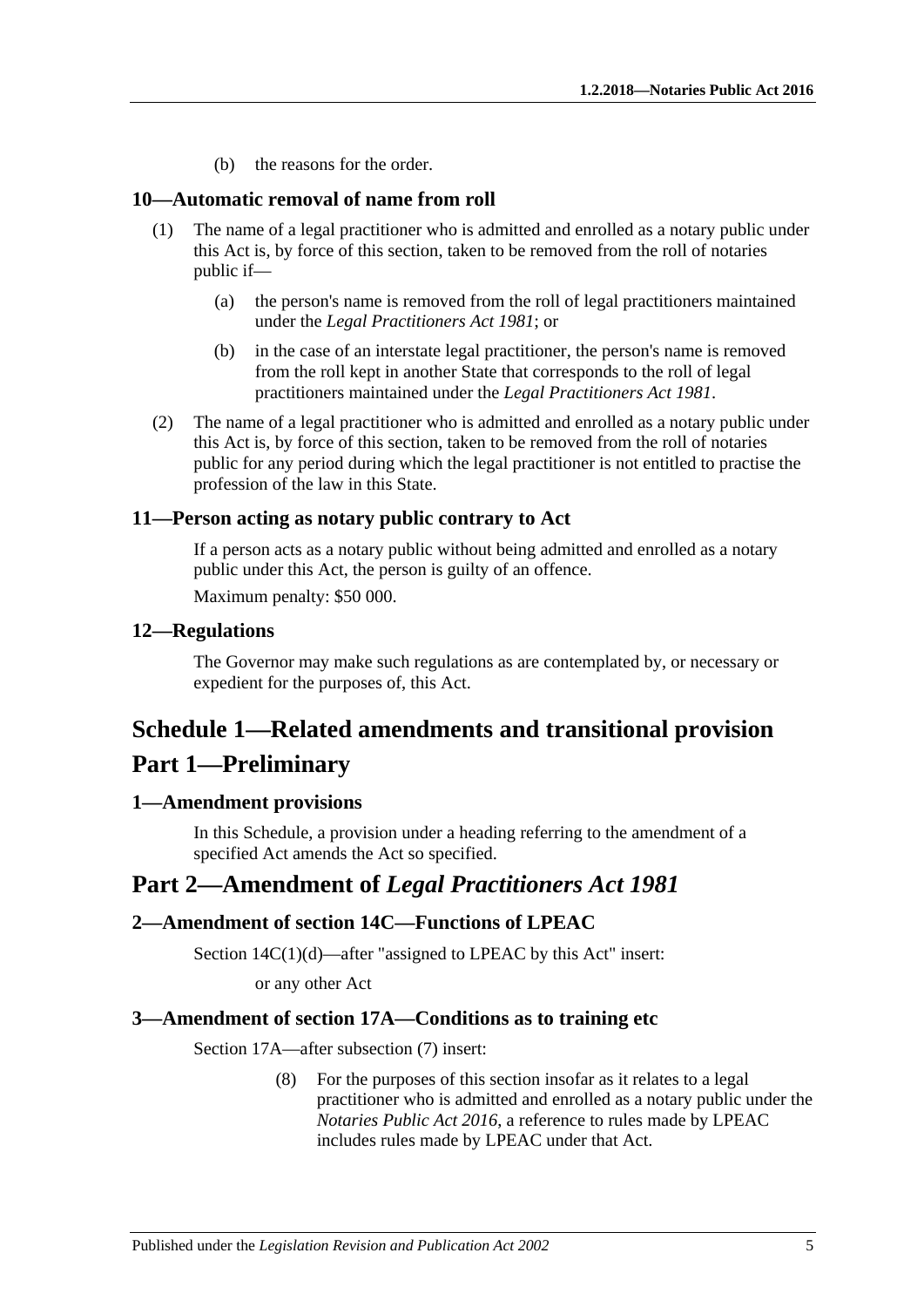#### <span id="page-5-0"></span>**4—Amendment of section 21—Entitlement to practise**

Section  $21(3)(r)$ —delete "public notary" and substitute:

notary public admitted and enrolled under the *[Notaries Public Act](http://www.legislation.sa.gov.au/index.aspx?action=legref&type=act&legtitle=Notaries%20Public%20Act%202016) 2016*

#### <span id="page-5-1"></span>**5—Repeal of Part 7**

Part 7—delete the Part

## **Part 3—Transitional provision**

#### <span id="page-5-2"></span>**6—Continuation of roll and persons admitted to the roll**

The roll of all public notaries kept by the Registrar of the Supreme Court under Part 7 of the *[Legal Practitioners Act](http://www.legislation.sa.gov.au/index.aspx?action=legref&type=act&legtitle=Legal%20Practitioners%20Act%201981) 1981* immediately before the commencement of this Act continues after that commencement as the roll of notaries public required to be kept by the Registrar of the Supreme Court under [section](#page-2-2) 7 of this Act and a person listed on that roll is taken to be admitted as enrolled as a notary public under this Act.